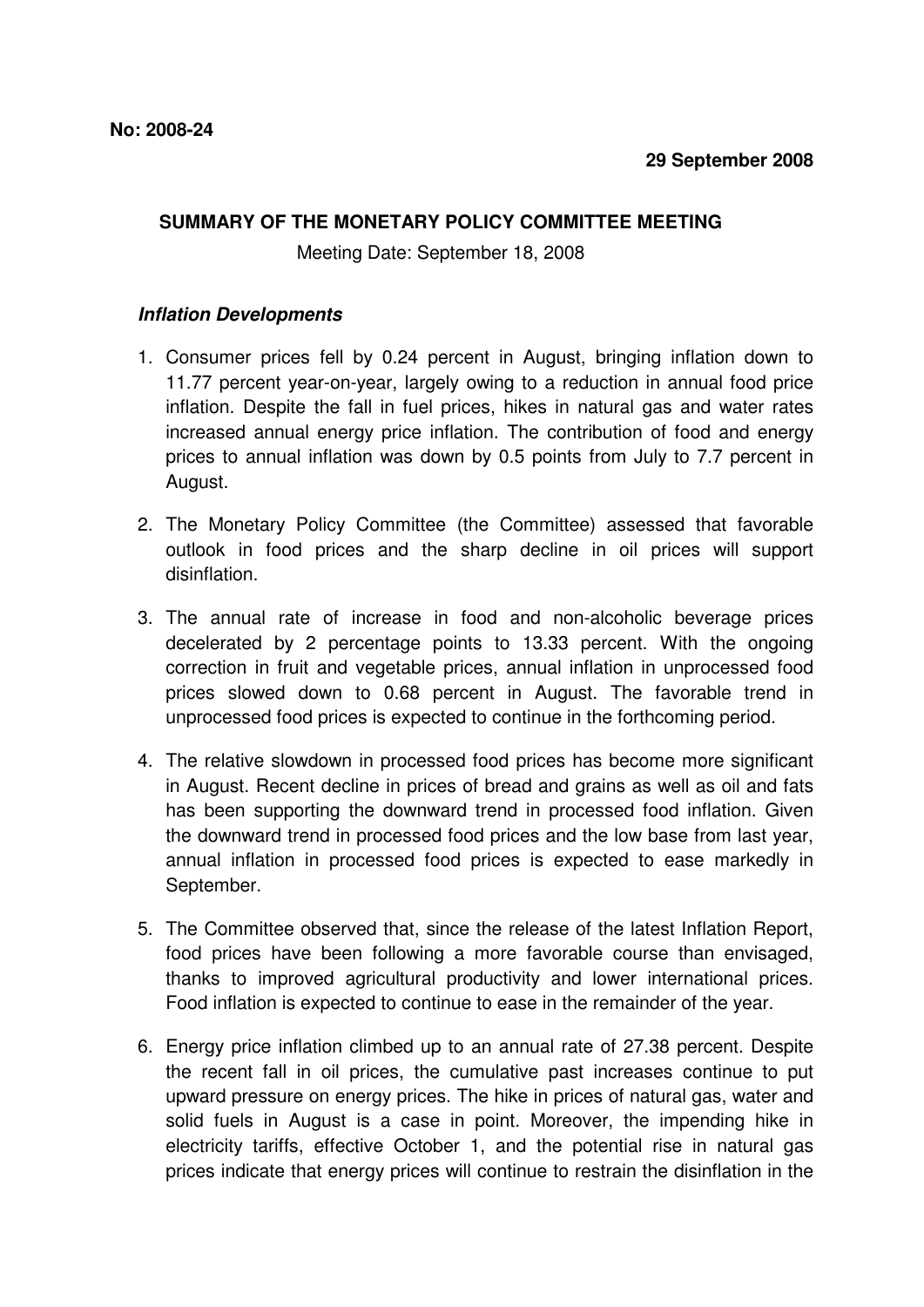short term. The hike in electricity tariffs is likely to contribute 0.23 percentage points to CPI inflation in October.

- 7. The annual inflation in prices of goods excluding energy and food remained unchanged from July, at 4.19 percent. Seasonal discounts in August were relatively limited compared to July, pushing clothing price inflation up by 1.2 percentage points year-on-year. On the other hand, the strengthening of the new Turkish lira and the weak domestic demand brought annual inflation in durable goods down by 1.6 percentage points from July. Meanwhile, prices of pharmaceuticals rose by 4.64 percent, while gold prices were down 11.05 percent in August.
- 8. On the services front, lagged impacts of supply shocks continued to put upward pressure on prices of transport and catering services. Nevertheless, the Committee noted that the monthly rate of increase in catering prices have recently slowed down, which should become more pronounced as food prices ease further. Inflation in communication services, which were up 4 percentage points year-on-year on account of the base effect and soaring fixed-line tariffs, were the main driver of the rise in annual services inflation in August. Rental inflation, on the other hand, remained on a steady decline.
- 9. Although the inflation measured by the widely cited core CPI indexes, denoted by H and I, went slightly up year-on-year due to the base effect and the lagged impact of supply shocks, seasonally adjusted figures suggest a downward trend in underlying inflation.

## **Factors Affecting Inflation**

- 10. Recent readings indicate a significant slowdown in domestic economic activity. Gross Domestic Product (GDP) grew by 1.9 percent in the second quarter of 2008 in annual terms, but displayed a 0.6 percent quarterly decline in seasonally adjusted terms. Net exports made a positive, though modest, contribution to growth, whereas private consumption and investment expenditures slowed down significantly.
- 11. Tightening global liquidity conditions and moderating domestic and foreign demand have put restrain on the industrial production. Seasonally adjusted data suggest that industrial production remained flat in July compared with the previous quarter, and the sharp downturn in industry capacity utilization rate in August points an ongoing slowdown in industrial production.
- 12. The uncertainty surrounding the global economy increased the downside risks to foreign demand. Capacity utilization rates in industries such as textiles, clothing, vehicles and machinery-equipment, which account for a substantial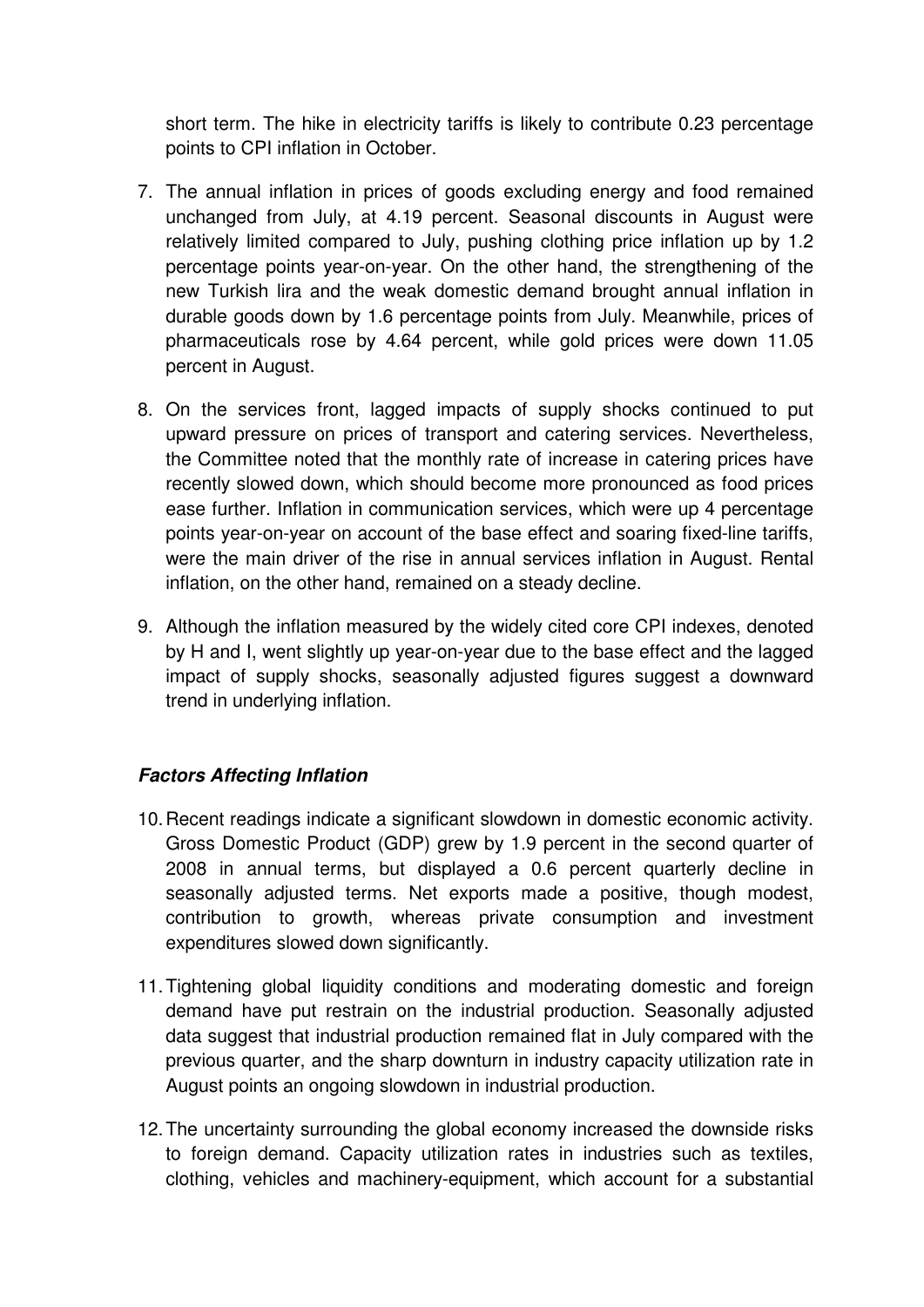share in exports, declined in August, indicating a lower contribution from external demand to economic growth. On the other hand, the robust demand from oil exporting countries continues to support external demand.

- 13. The fall in agricultural production in the second quarter is believed to be shortlived since it has been partly driven by regional drought problems. In fact, crop production forecasts for 2008, recently released by the TURKSTAT, point to a rising agricultural production in the second half of the year.
- 14. Leading indicators for the third quarter point to sluggish recovery in private consumption expenditure. Although consumer confidence indices have rebounded to some extent, they are still at low levels compared with the episodes of vigorous domestic demand. Monetary indicators, consumer loans, consumption indices and the Business Tendency Survey data suggest a similar outlook.
- 15. Recent readings indicate that investment expenditure have followed a flat course in the third quarter. Indicators such as machinery-equipment production, imports of capital goods and sales of heavy commercial vehicles, point to a continued softening in machinery-equipment investments. July data on production in the non-metallic minerals industry, a leading indicator for construction investments, are slightly up from June in seasonally adjusted terms, but down from the first-quarter average. In addition, building permits fell by 20.1 percent year-on-year in the second quarter. The steady decline in building permits since mid-2007 indicates that construction activities are unlikely to rebound in the upcoming period.
- 16. Public expenditures registered a fall in the first half of 2008 in annual terms. Public spending is expected to accelerate in the second half of the year, in line with budgetary targets. This will partly offset the slowdown in private expenditures, and hence, support the aggregate demand.
- 17. Overall, ongoing problems in international credit markets and the global economy continue to restrain both the domestic and external demand. Therefore aggregate demand conditions will continue to support disinflation. Accordingly, inflation is expected to fall gradually in the forthcoming period.

## **Monetary Policy and Risks**

18. The Committee assessed that the current policy rate supports disinflation. Moreover, the decline in the global risk appetite has been keeping longer-term interest rates at high levels and leading to tighter monetary conditions.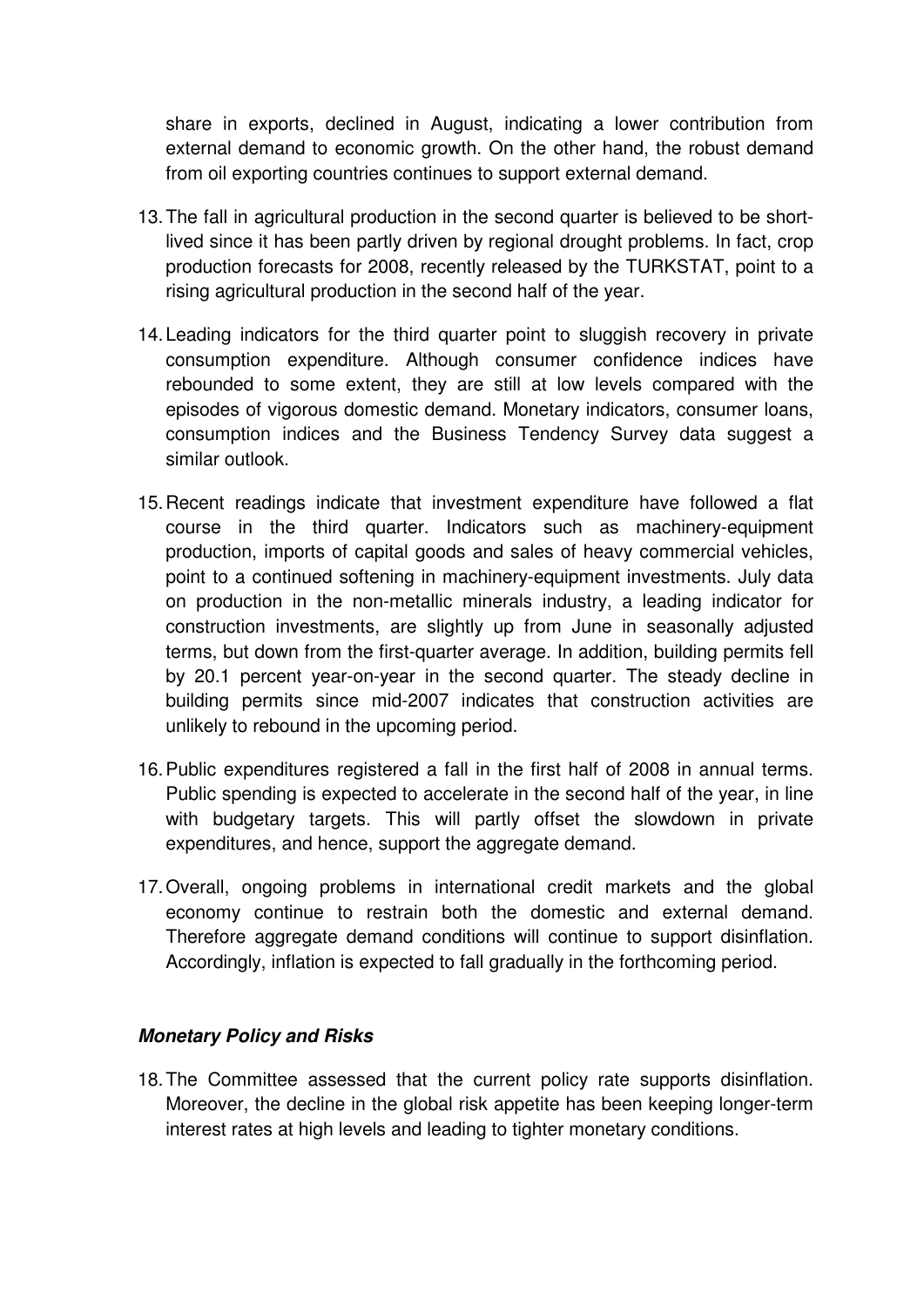- 19. Central Bank of Turkey (CBT) has been presenting the inflation outlook under alternative scenarios for food and energy prices since the second quarter of the year. This framework should improve the predictability of monetary policy by providing conditional forecasts for different realizations of shocks. As a mater of fact, developments since the publication of July Inflation Report have confirmed the relevance of this strategy. Oil prices have followed a significantly lower course than the level assumed in the baseline scenario. Similarly, recent developments in agricultural commodity prices and in domestic agricultural production indicate a more favorable outlook for food prices than envisaged in the Inflation Report. Accordingly, the Committee assessed that the course of oil and food prices has been closer to the optimistic scenario outlined in the July Inflation Report, and therefore, a measured rate cut would be considered should the favorable outlook in inflation and commodity prices continue.
- 20. Recently, problems in the global financial markets have intensified. Regarding the inflation outlook, these developments create upside risks through potential portfolio movements and downside risks through aggregate demand. The CBT will not display a sharp reaction to temporary fluctuations in the financial markets, unless there is a long lasting deterioration in expectations and a significant worsening in the general pricing behavior. Yet, current circumstances require monetary policy to be flexible on both sides. Depending on the impact of the ongoing financial turmoil on the domestic economy, the Committee will consider measured rate cuts as well as temporary tightening through active liquidity management.
- 21. Despite the recent decline in commodity prices, lagged effects of the long lasting supply shocks continue to exert pressure on headline inflation especially through domestic energy prices, keeping alive the risks of generalized backward looking schemes in the wage and price setting behavior. Although the widening output gap should contain the second round effects of the supply shocks, the exact pace of disinflation would still depend on the extent new inflation targets serve as a reference for economic agents. Having this in mind, the CBT will continue to focus on enhancing the credibility of the new inflation targets.
- 22. A critical underlying assumption for the inflation and monetary policy outlook outlined above is that government expenditures and incomes policy will evolve in line with the official projections, and that there will be no further increases in indirect taxes or administered price adjustments, except those required by the automatic pricing mechanisms. Any deviation from this framework may lead to a revision of the outlook for inflation and monetary policy.